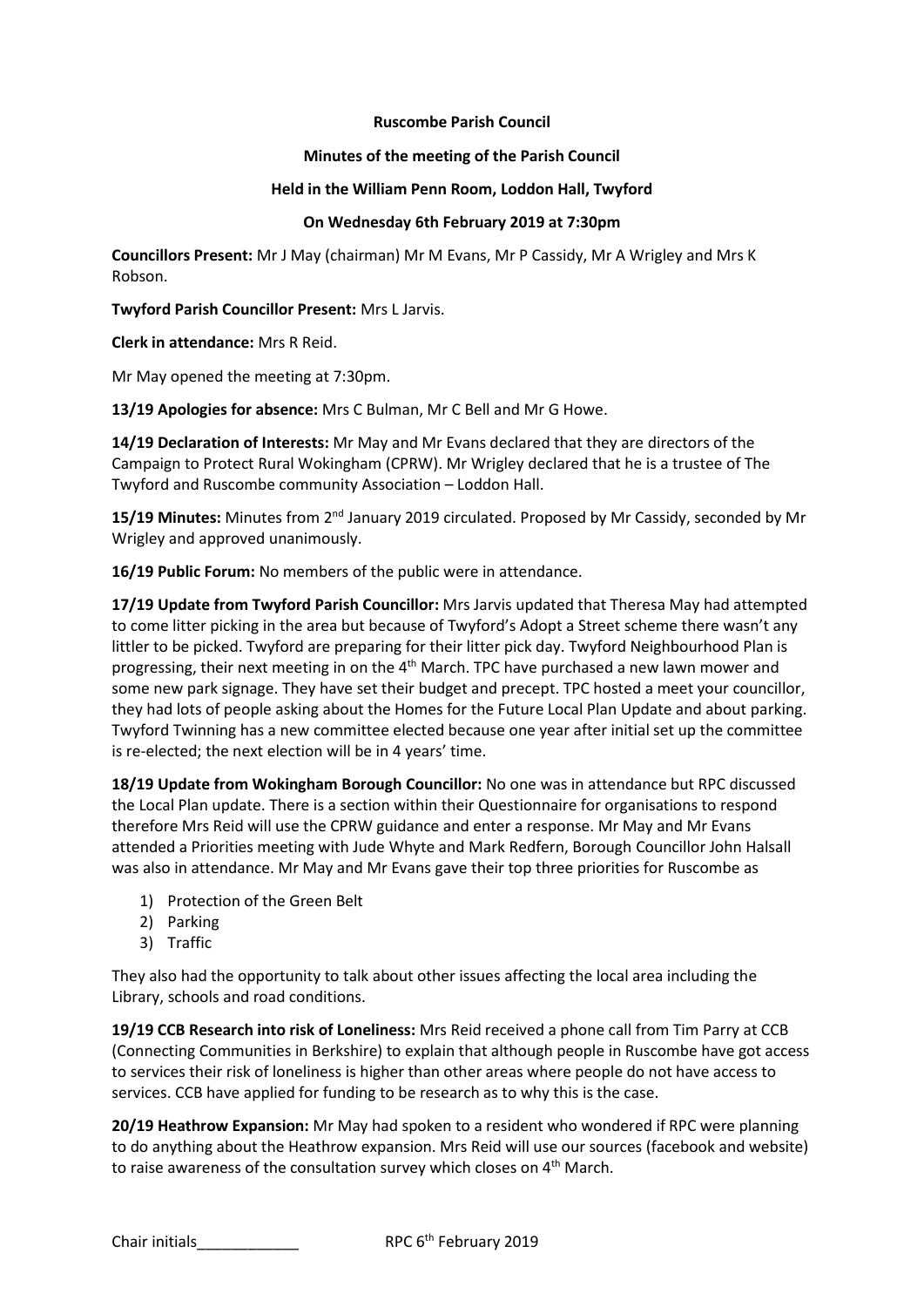# **21/19 CIL (Community Infrastructure Levy)**

**Pennfields land:** Mrs Reid meet with Angie Gibson CIL manager to get the Topographical Survey results. There are various services that would need to be relocated, including a telegraph pole, moving any of these could be very costly and costs would be largely unknown until the task was complete. Two options were drawn up

- 1) Layby style creating 5 or 6 spaces and costing £36,000 and above.
- 2) Car park Style creating 12 spaces and costing £46,000 and above.

There are several concerns with the project, including the fact that even by doing either of these options it would not create enough spaces and there would still be a huge shortage of parking in the area and by creating official parking spaces it could appear to be inviting commuters to use it for access to the station. Councillors will continue to consider the positives and negatives of this project.

**Church fences:** Mr May has spoken with the Church, they are having their fences replaced at a cost of £3,900. Mr May will ask to see the quote and ask to see if they had gained three quotes before proceeding. Mr May proposed that RPC pay them £3,000 from CIL (Community Infrastructure Levy) money, seconded by Mr Wrigley and approved unanimously This is subject to deliberation until 6th March 2019.

**Loddon Hall CCTV:** Mr Wrigley reported that London Hall ahs had lots of antisocial behaviour therefore they are installing CCTV and have requested help with the cost. The total cost is £8,839.43. Mr Evans proposed that RPC pay £3,000 from CIL (Community Infrastructure Levy), seconded by Mrs Robson and approved unanimously. This is subject to deliberation until  $6<sup>th</sup>$  March 2019.

**Garages in Pennfields area:** The garage doors could do with some redecoration, Mrs Reid will contact WBC and ask if they could quote.

**Other ideas:** The old allotment in Pennfields could be used as a community allotment, with raised planter beds. Playpark in Pennfields could benefit from something for older children. Polehampton Swimming Pool they are having to refurbish the boiler room to meet current standards, Mrs Jarvis will write to RPC to formally request financial support.

## **22/19 Planning:**

183298 application to extend car park in Ruscombe Business Park. This application was declined by WBC because the application had not considered environmental impact.

Mrs Reid will contact Andy Meader to ask what costs are involved to have him review contentious planning applications, we don't currently have any, but it would be useful to have his advice if we do.

Neighbourhood Plan: Progressing well, Questionnaire is nearly finalised and there is another volunteers meeting on the  $7<sup>th</sup>$  February 2019 to go through a skeleton plan.

Mrs Jarvis left the meeting.

## **23/19 Finance**

**Mrs Reid wages and Pension payment £571.84** Cheque #378 proposed by Mr May, seconded by Mr Cassidy and approved unanimously.

| <b>General Council</b> |        | Neighbourhood plan<br>work |        |
|------------------------|--------|----------------------------|--------|
| Hours                  | 35     | <b>Hours</b>               |        |
| Hourly rate            | £11.24 | Rate                       | £11.24 |